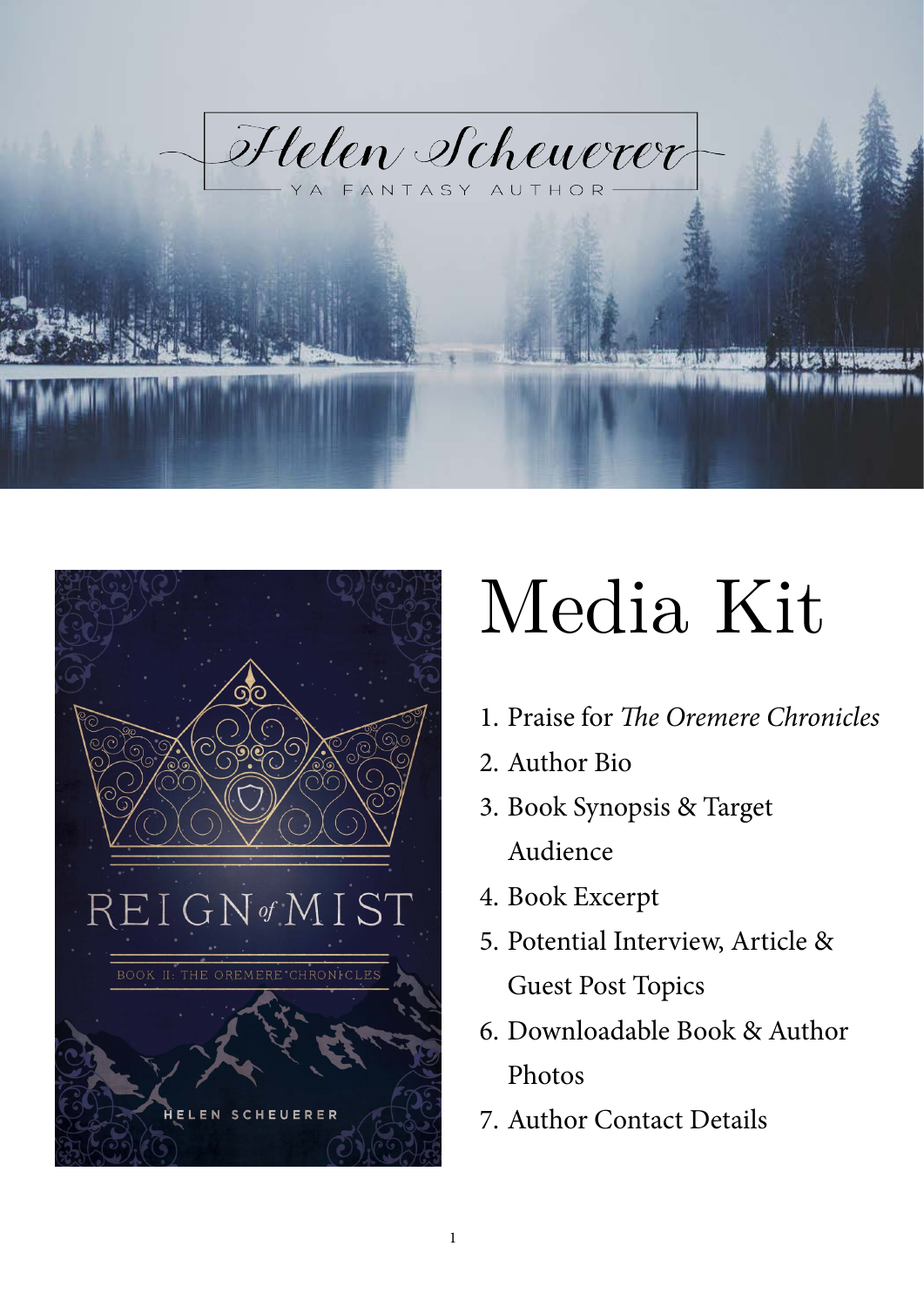# Praise for *The Oremere Chronicles*

### *Heart of Mist (2017) & Reign of Mist (2018)*

*Heart of Mist* became a #1 bestseller on Amazon within 24 hours of its release on August 31st, 2017. Since then, it has held its own alongside titles by George RR Martin, Emily R King, Sabaa Tahir, Sarah J Maas and Victoria Aveyard.

"*Heart of Mist* is captivating in its world-building and brilliant character development. Scheuerer is a true master at weaving together magic, mystery, passion and politics in her standout debut."

— The Literary Casanova

"*Heart of Mist* is an incredible fantasy novel: magic, hints of romance, friendship, betrayal, secrets and deeply rooted plot twists abound... A unique fantasy series that I can see easily becoming one of my all-time favourite fantasy novels."

— The Book Tweeter

"In *Heart of Mist*, Helen Scheuerer has crafted a world as shrouded in magic and mystery as it is in deadly mist, slowly revealing a back story to both her characters and her realm that has the reader clamouring to know more. Ending on a promise of future adventure, I for one can't wait to go – let the countdown to book two begin!"

— The AU Review

"*Reign of Mist* is outstanding in every way. It takes us deeper into the lives of the various characters and unlocks more of the secrets that enchant Oremere. There isn't a moment that doesn't compel you to keep reading – it's simply riveting and astonishing. A brilliant sequel and an absolute must-read!"

— Alexandra Nahlous

"Fabulous characters, brilliant world-building and gorgeous writing. What's not to love?"

— Beautiful Bookland

"*Reign of Mist* is the mesmerising second novel in the Oremere Chronicles, packed full of new characters to fall in love with, and the breathtaking suspense we have come to expect from the current queen of fantasy, Helen Scheuerer…"

— Aleesha Paz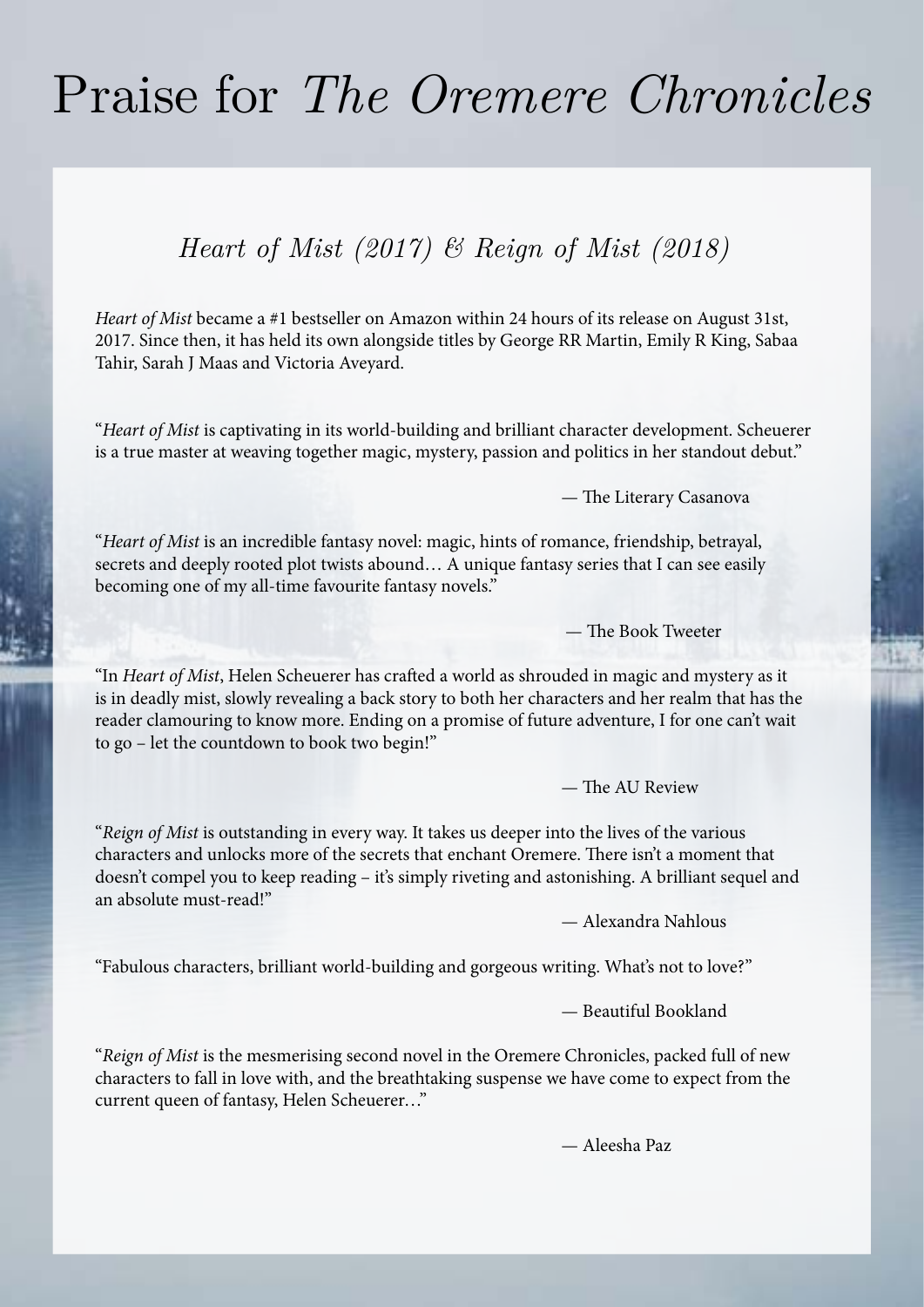# Author Bio

### Helen Scheuerer

Helen Scheuerer is a YA fantasy author from Sydney, Australia. *Reign of Mist* is the second book in her high fantasy trilogy, *The Oremere Chronicles*. After writing literary fiction for a number of years, Helen was inspired to return to her childhood love of fantasy thanks to novels like *Throne of Glass*, *The Queen's Poisoner* and *The Queen of the Tearling*.

Helen is also the Founding Editor of Writer's Edit (www.writersedit.com), an online learning platform for emerging writers. In its first year, Writer's Edit reached thousands of new authors, and soon became its own small press, with Helen overseeing the production and publication of three creative writing anthologies, *Kindling Volume I, Volume II* and *Volume III*. It's now one of the largest writing websites in the world.

Helen's love of writing and books led her to pursue a Bachelor of Creative Arts, majoring in Creative Writing at the University of Wollongong. While the *Kindling* books were being published, Helen also completed a Masters of Publishing at the University of Sydney.

Helen now lives by the beach and writes full time. She has many more books planned for the future.



*Helen Scheuerer*

**Website:** [www.helenscheuerer.com](http://helenscheuerer.com/)

#### **Social media:**

Facebook: @helenscheuererauthor Twitter: @helenscheuerer Instagram: @helenscheuerer

*Writer's Edit*

**Website:** [www.writersedit.com](http://www.writersedit.com/)

#### **Social media:**

Facebook: @writersedit Twitter: @writersedit Instagram: @writersedit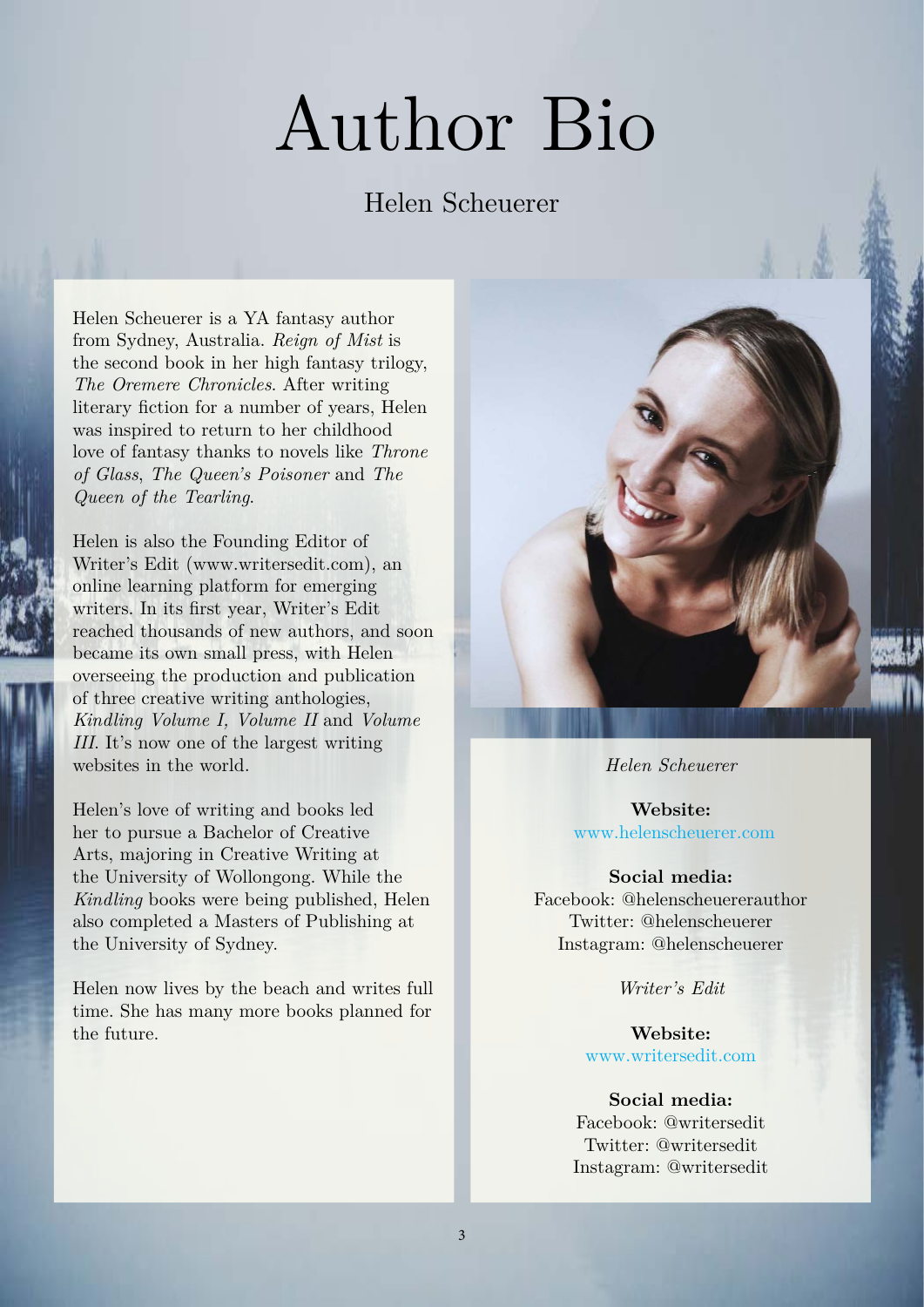# Book Synopsis

*Reign of Mist Book II: The Oremere Chronicles*



**Title:** Reign of Mist **Series Title:** The Oremere Chronicles **Book:** II **Page Count:** 551 **Author:** Helen Scheuerer **Publisher:** [Talem Press](http://www.talempress.com/) **Ebook ISBN:** 978-0-9941655-6-5 **Print ISBN:** 978-0-9941655-7-2 **Genre:** YA Fantasy **Comparative Titles:** *Throne of Glass, Queen of the Tearling, An Ember in the Ashes, Red Queen, The Hundredth Queen*

# **Synopsis:**

### **The realm's darkest secret is out.**

The cruelty of the capital and the powerhungry King Arden have scattered Bleak and her companions across the continents.

On the run in a foreign land, Bleak finds herself tied to some unexpected strangers. When the answers she yearns for are finally within reach, she must face the hard truths of her past, and take her fate into her own hands before it's too late.

Meanwhile, secrets and magic unravel as a dark power corrupts the realm. Bleak's friends are forced to decide where their loyalties lie, and who, if anyone, they can trust.

But one thing is certain: war is coming, and they must all be ready when it does.

# **Book details: Target audience:**

*Reign of Mist* is suitable for readers aged 14+, with a particular focus on female readers.

The book explores themes of belonging, identity, coming of age, loss, and overcoming challenges.

It's expected that readers who enjoy the work of Sarah J. Maas, Erika Johansen, Sabaa Tahir and Emily R. King will enjoy this title.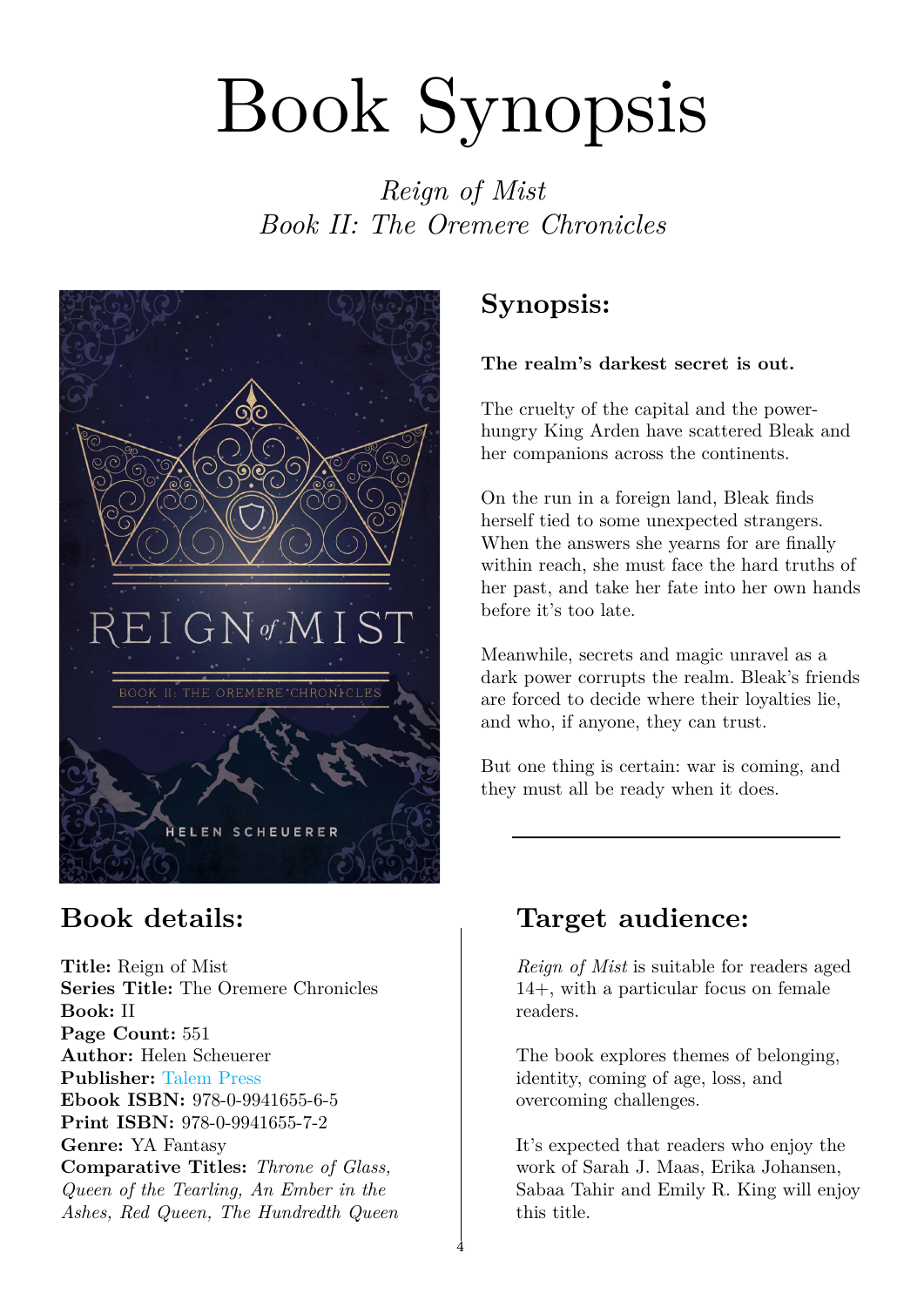# Book Excerpt

### *Prologue*

From a clifftop overlooking the roiling mist, a woman watched a ship smash upon jagged rocks. Squinting into the violent wind and rain, she saw it shatter into pieces, a single survivor – a girl – flung from the wreckage into the churning foam. The waves pummelled her, no doubt dragging her over unforgiving coral and filling her lungs with salt water. The girl washed up unconscious on the coarse, gravelly sand, the lapping waves breaking over her calves. All that remained of her ship were floating splinters of wood, and a single sail, filled with pockets of air, bubbling at the sea's surface.

The orange light of dawn was muted by the mist. The woman was already eating her cold breakfast when down below, the newcomer woke with a start, the tide creeping up her body. She was injured – that much was clear as she hauled herself through the wet grit of the shore.

From her hiding spot, the woman watched on, ever vigilant, following the girl's struggles over the uneven terrain. The girl didn't give up. She dragged herself across the dunes, heading inland, only pausing when

She reached the crest of the shore. There, on unsteady feet, she stood, staring out onto the misty moors and the ruined remains of a great fortress in the near distance.

The woman pulled her cloak tight, bracing herself against the dying storm, and began the descent of the cliff face, a ghost in the shadows. She followed the girl, close enough to hear her laboured breathing and muttered curses. Close enough to see the foreign markings on her wrist.

The woman continued after her. She wanted to see what the newcomer made of Oremere.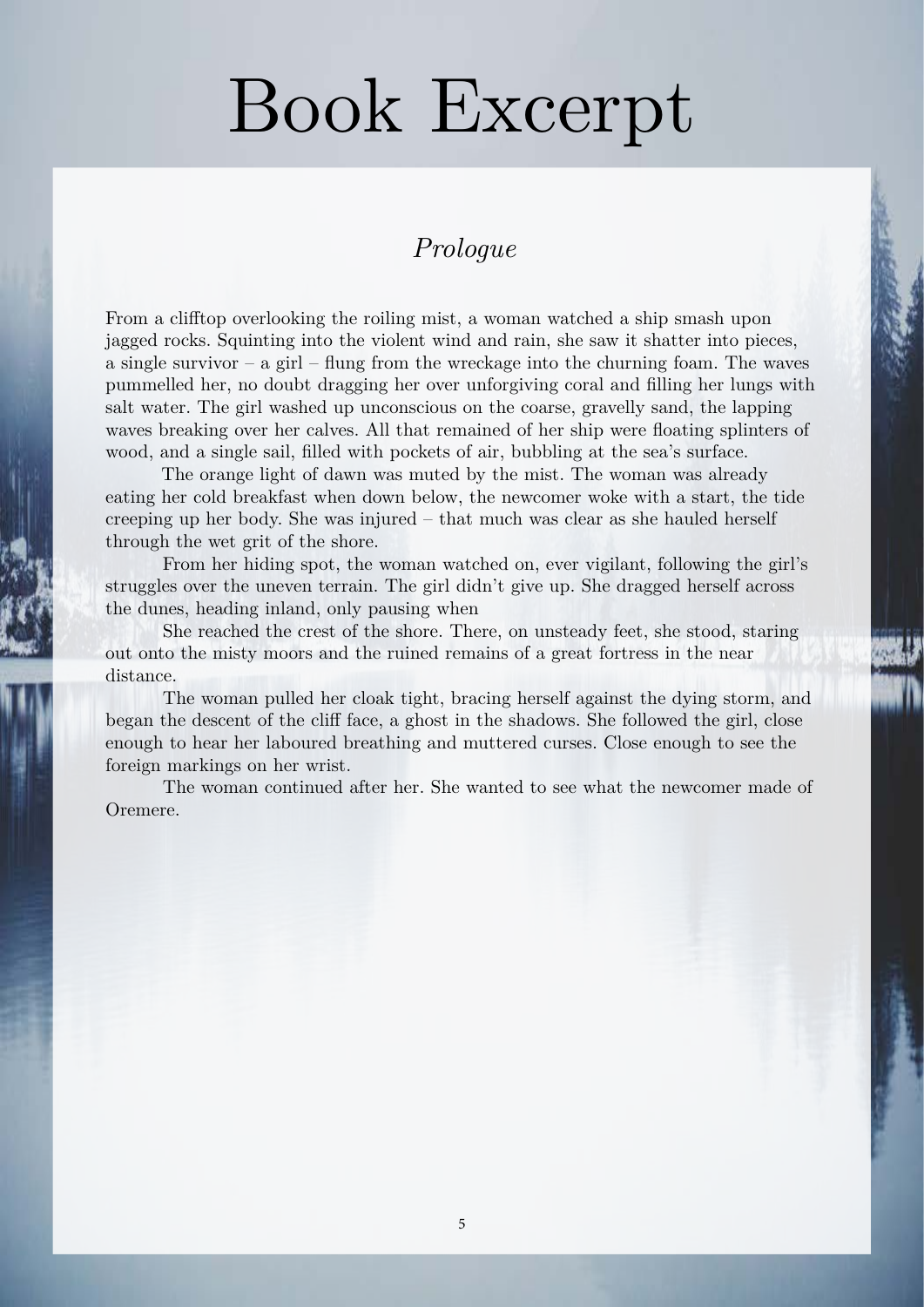# Potential interview, feature article, guest post topics

### **Topics**

- The importance of strong female characters in YA fantasy
- The writing process (writing a series, writing fantasy, balancing work/writing, etc.)
- Independent publishing (and turning down traditional options)
- Balancing multiple perspectives in fiction
- How Helen became a full-time author
- The inspiration behind Reign of Mist
- Social media, marketing and the importance of an author's online presence
- The publishing process and book production
- The challenges of being a full-time indie author
- The decision to write a series as opposed to a standalone novel
- How writing a second book is different to the first

*The author is happy to discuss these and any other topics that may be relevant to your publication.*

### **Interview question ideas**

- Tell us about your book what inspired you to write it?
- Do you use your own personal experiences when writing?
- What's your writing routine like?
- Tell us about why you chose coming of age as a theme to explore in Reign of Mist?
- Who's your favourite Reign of Mist character and why?
- What's the inspiration behind Reign of Mist?
- What was your favourite book as a child?
- Do you have any techniques to stay on track when you're working?
- What are you working on now?
- In the book, you juggle multiple perspectives. How did you approach this?
- How do you get started on a new book?
- Who's your literary crush right now? Who do you fan-girl over?
- What's been your favourite moment while working on The Oremere Chronicles so far?
- What advice would you give to aspiring YA fantasy authors?
- What do you love most about the YA fantasy community?
- What's on your bedside table right now?
- What's one challenge you face as an author in the digital age?
- What's one advantage you have as an author in the digital age?
- As an author who's active online, how do you deal with online harassment and bullying?
- You're passionate about women's rights. Does Reign of Mist reflect this?